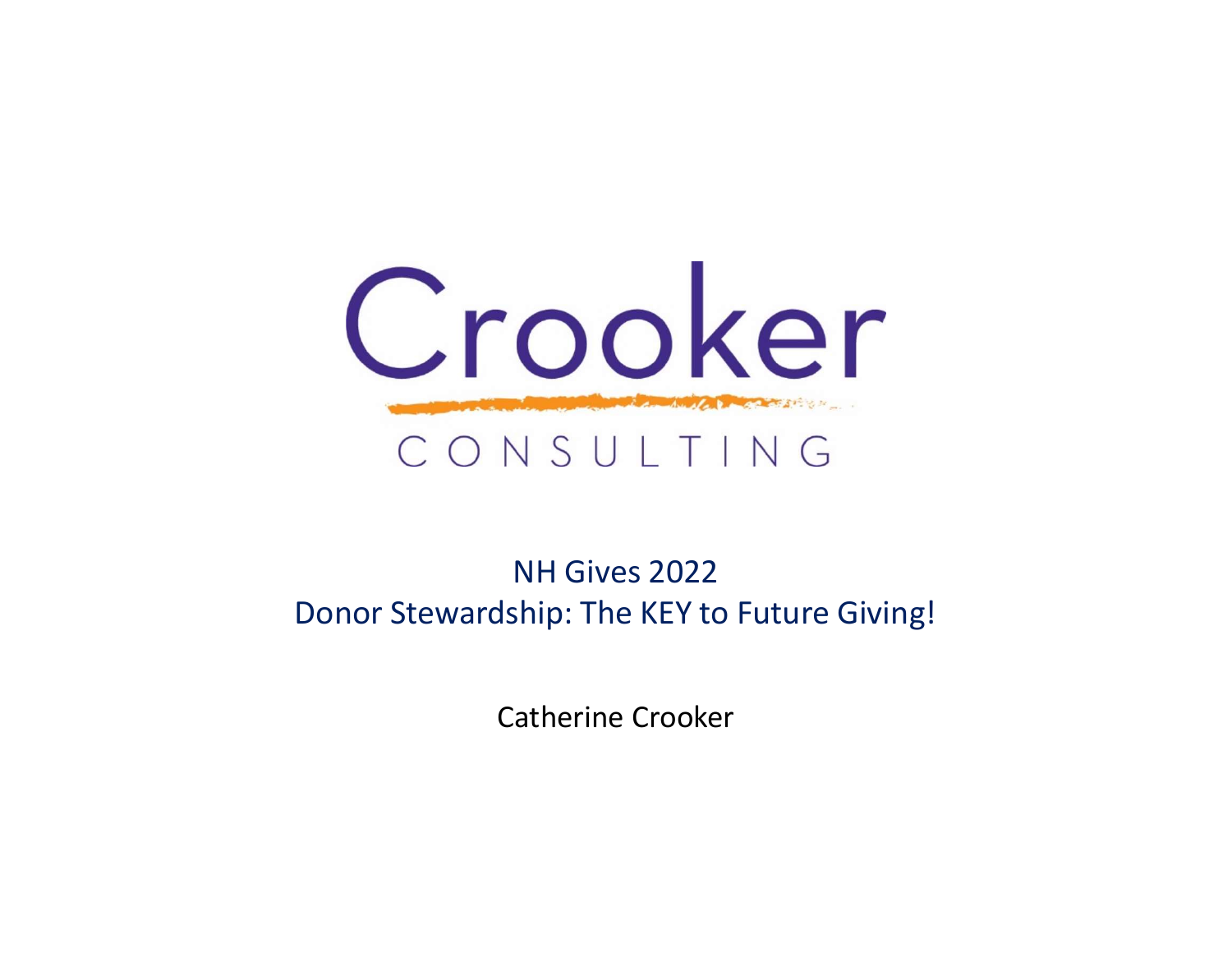## Catherine's Development Journey

- Owner/Principal, Crooker Consulting, Sandwich, NH
- Director of Advancement, Community Action, Hillsboro, OR
- Associate Vice President for Development, Lewis & Clark College, Portland, OR
- Owner/Principal, Crooker Consulting, Sandwich, NH<br>• Director of Advancement, Community Action, Hillsboro, OR<br>• Associate Vice President for Development, Lewis & Clark College, Portland, OR<br>• Director of the Foundation an Hillsboro, OR

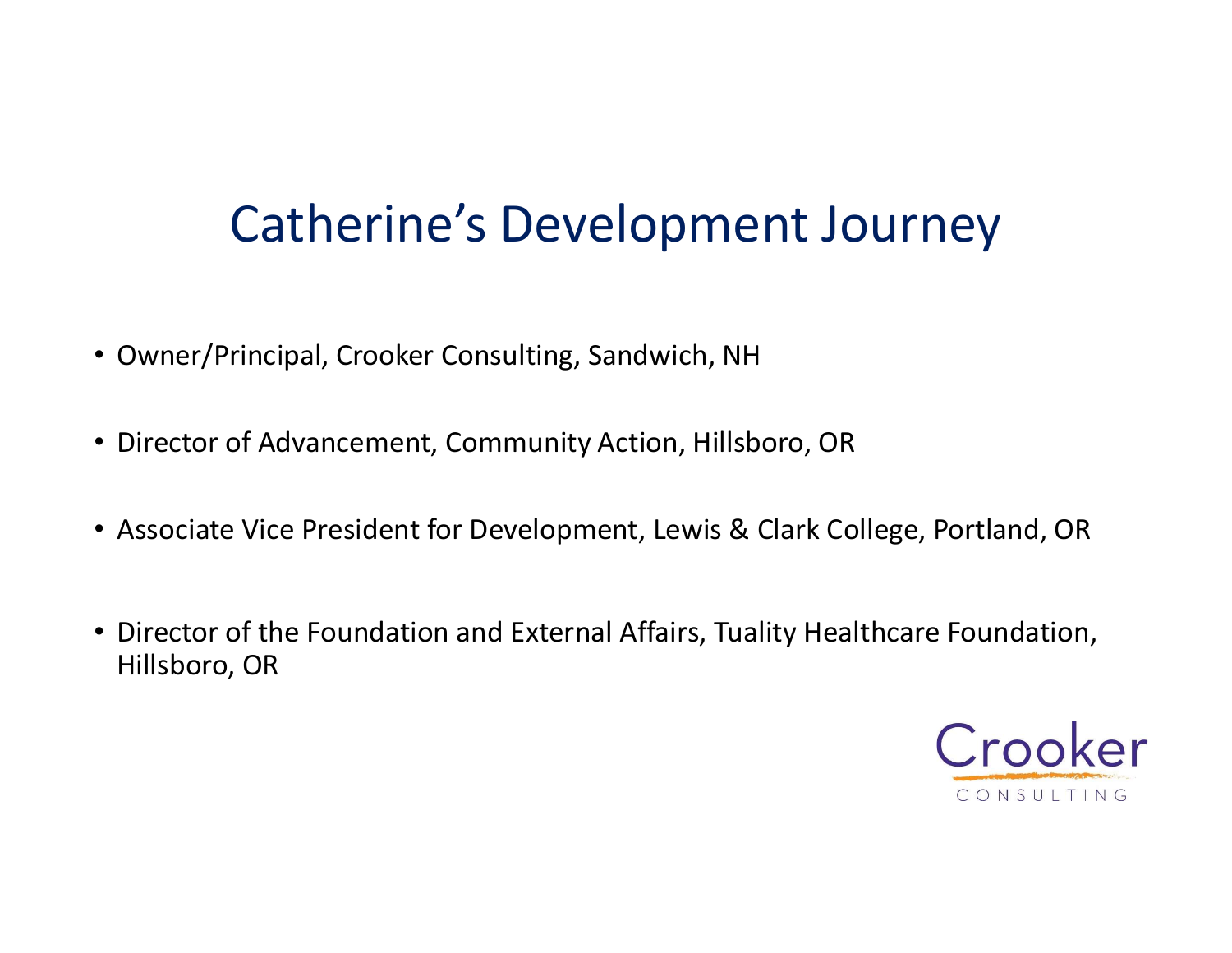# Stewardship – Critical for Long-term Success

Retention Rates in Corporate Environments: Banking: 75% Professional Services: 84% Retail: 63%

Just as in the corporate world, a repeat customer (donor) is more valuable and less expensive than a new one.

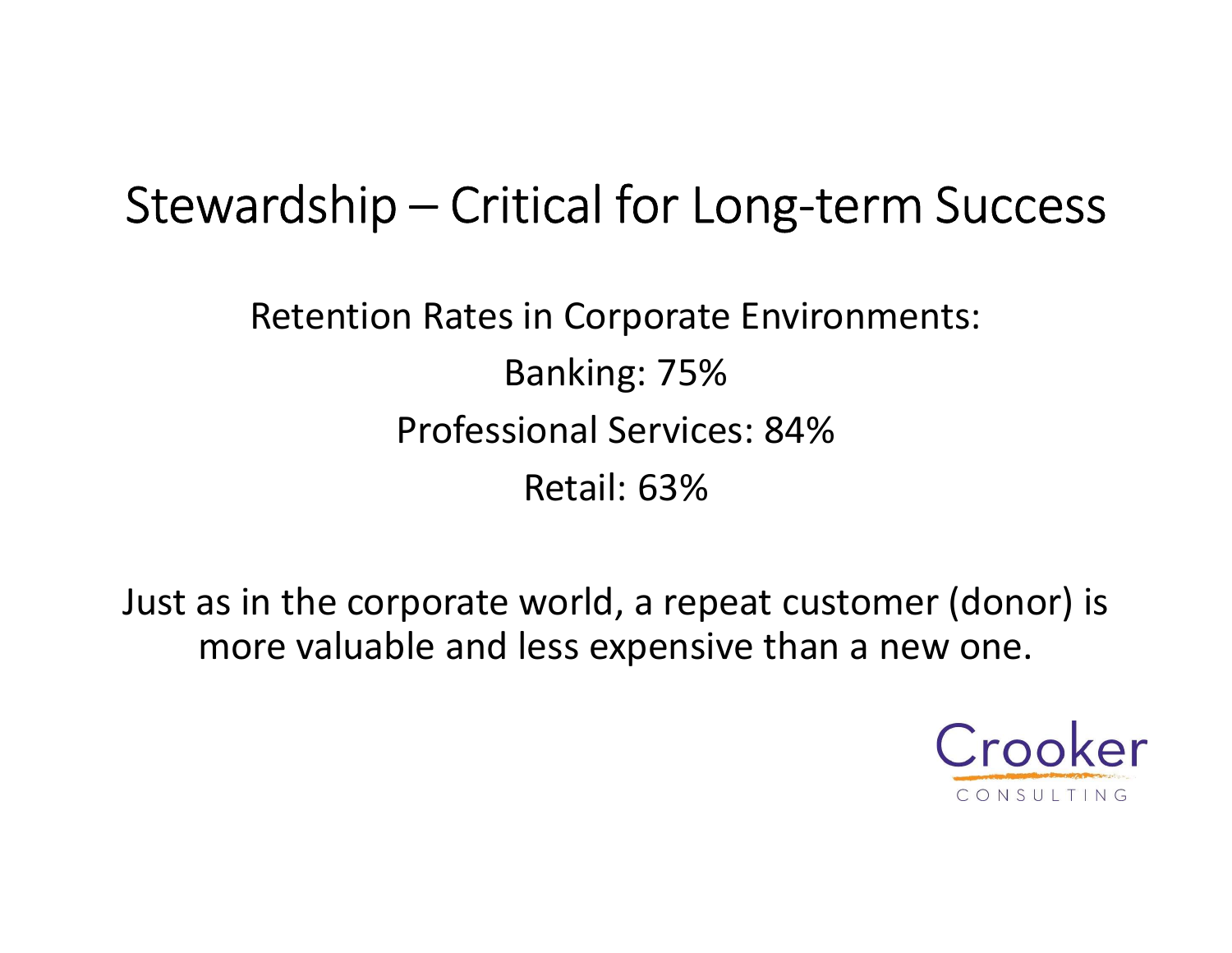# Stewardship – Critical for Long-term Success

Retention Rates in Non-profit Sector:

### 45.4% in 2019

### We are not very good at this!!!!!!!

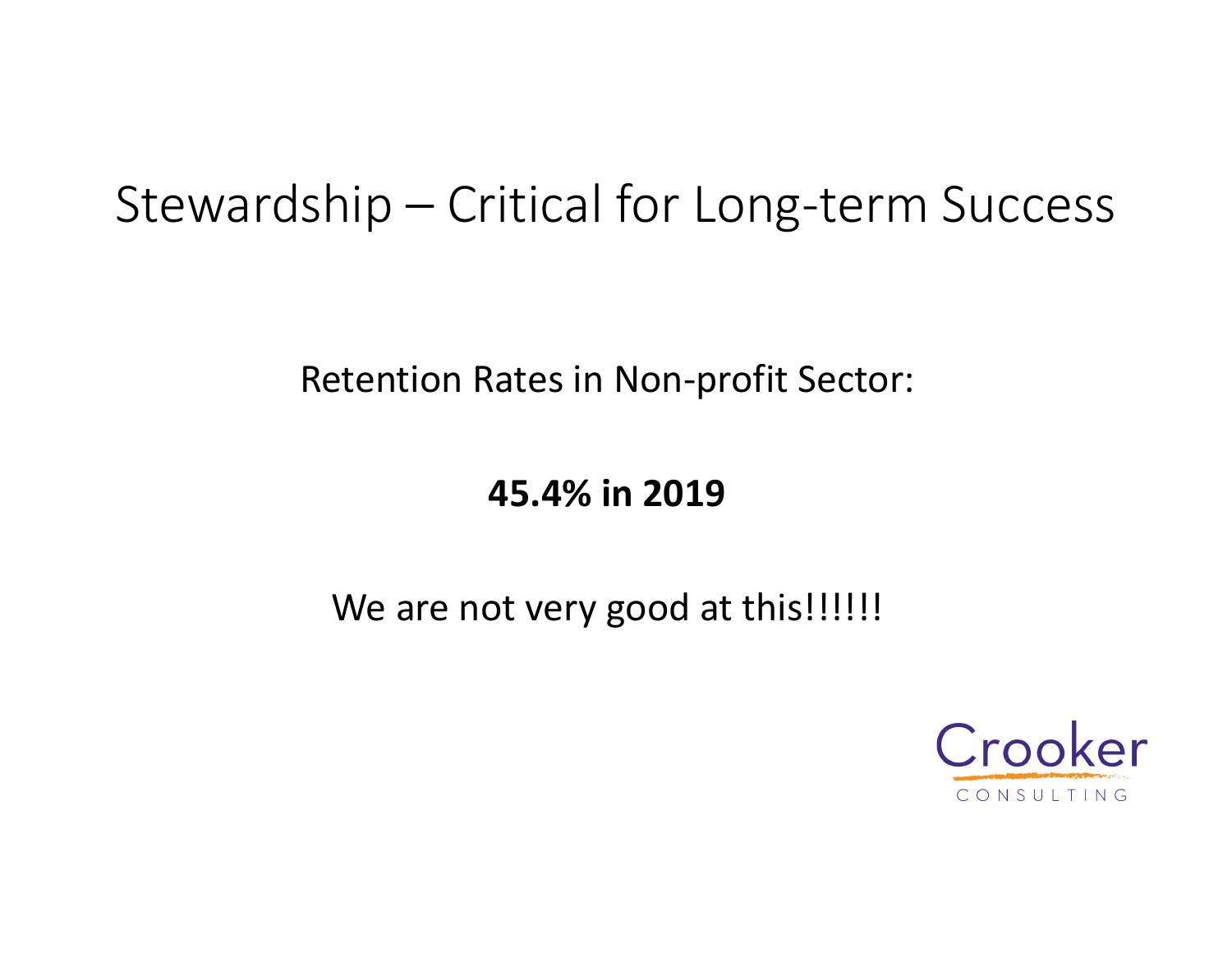

Adapted from Train Your Board to Raise Money by Andrea Kihlstedt and Andy Robinson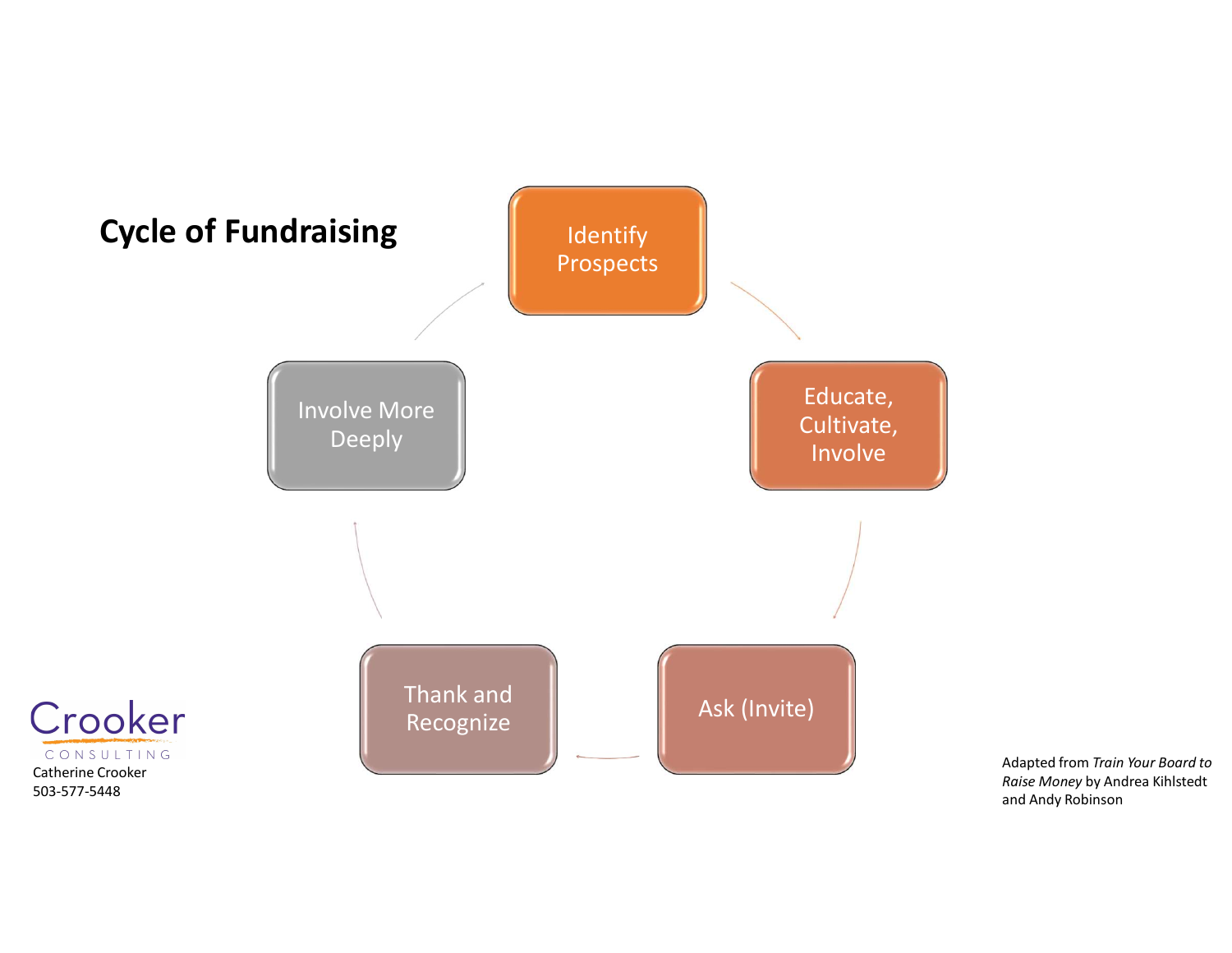

Raise Money by Andrea Kihlstedt and Andy Robinson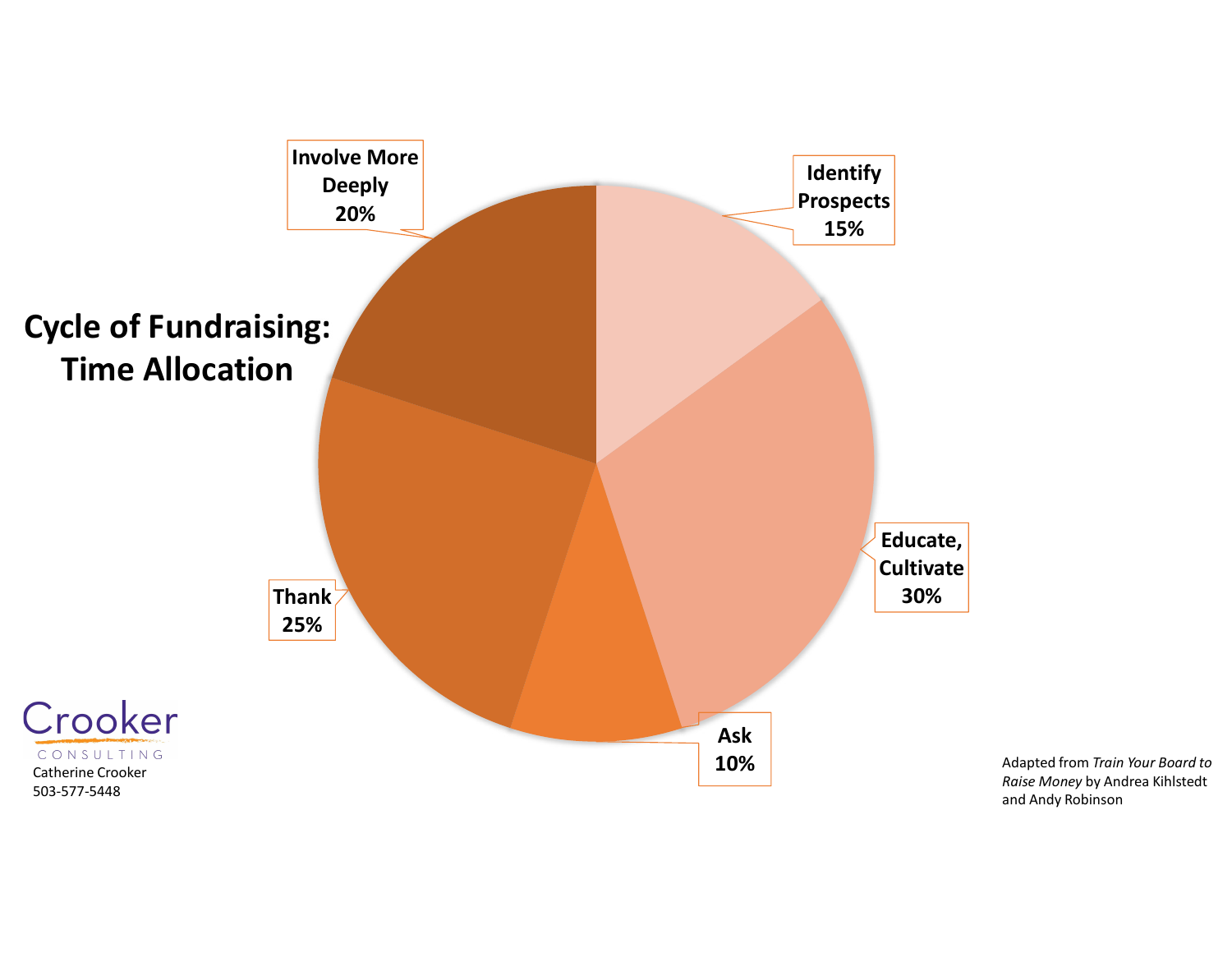### Cycle of Fundraising: Implementation Ideas

Catherine Crooker 503-577-5448

Crooker

CONSULTING



1. Donors to similar

Adapted from Train Your Board to Raise Money by Andrea Kihlstedt and Andy Robinson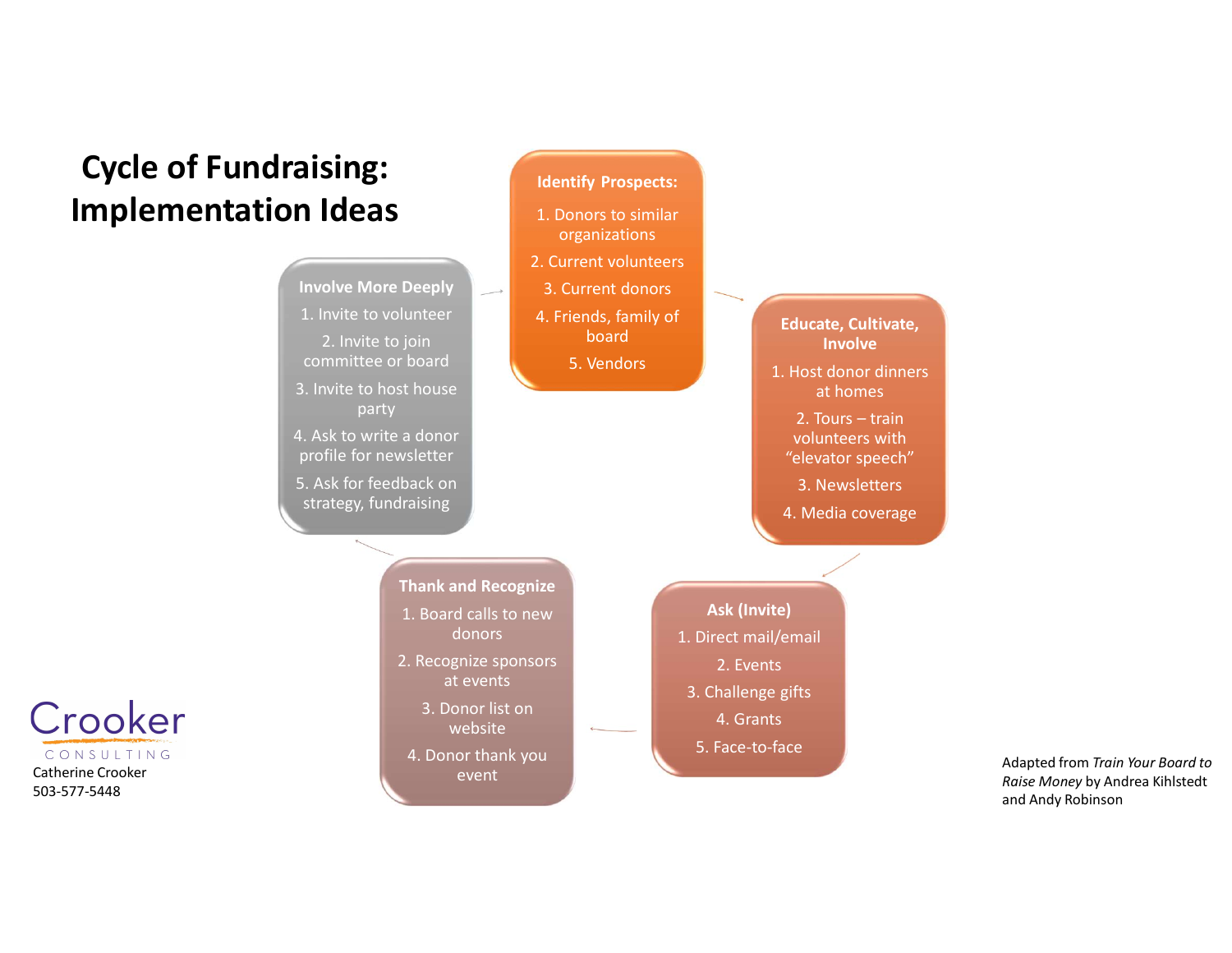# Effective Stewardship – The Essentials<br>
Thank PROMPTLY!!!!!!!!!!!!!!!!!!!!!!!!

## Thank PROMPTLY!!!!!!!!!!!!!!!!!!!!!!!!!

Ideally within 24-48 hours of receipt of gift

Auto-response for online gifts

• BRAND and PERSONLIZE Auto-response

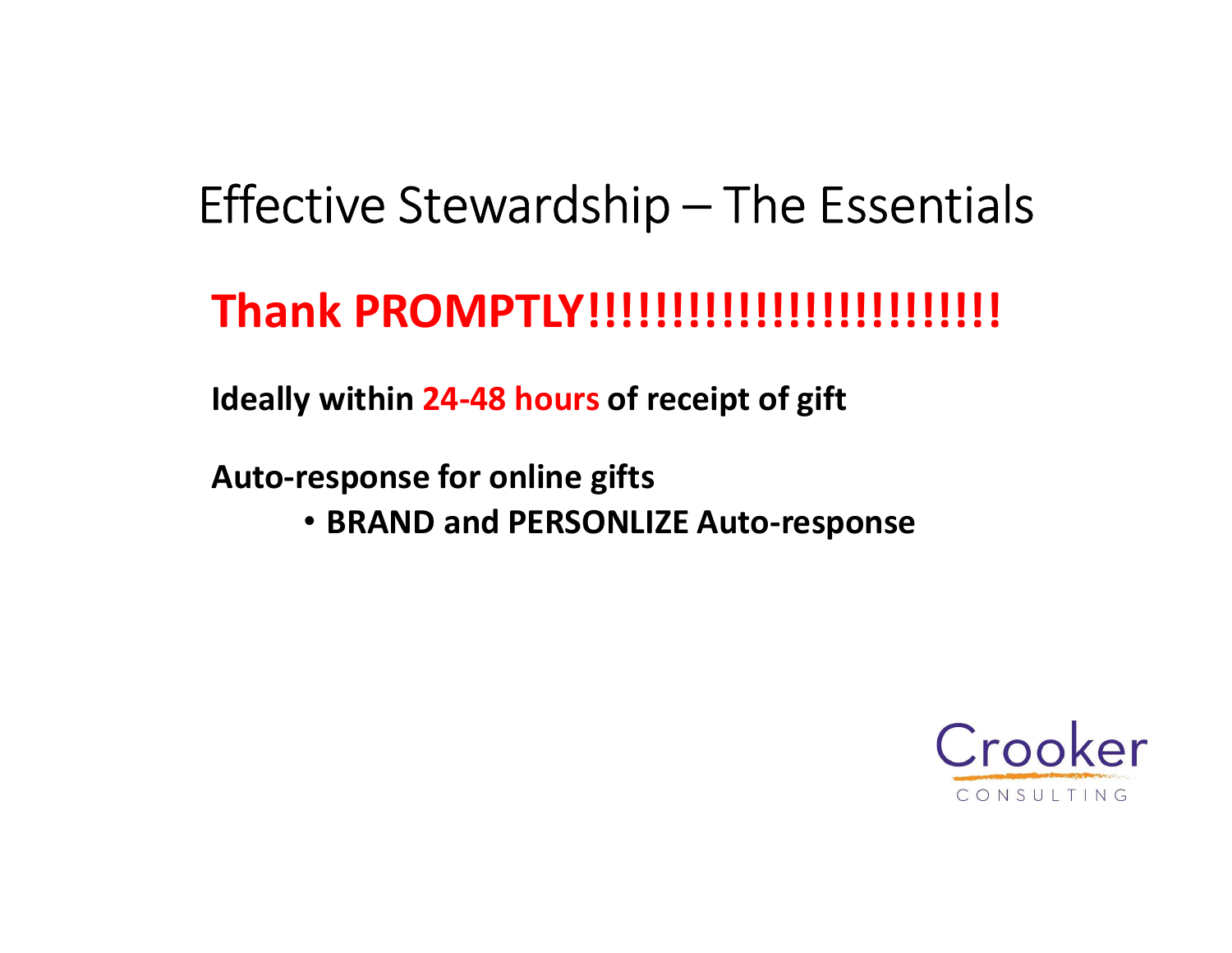# Effective Stewardship – The Essentials<br> **Thank More Than Once!!** Effective Stewardship — The E:<br>Thank More Than Once!!<br>• Spread out follow-up thanks over the next m<br>• Board Calls to New or High-level Donors<br>• Personalized note from ED or other staff<br>• Thanks from clients<br>• Add to eNewsl Fifective Stewardship — The Essentials<br> **Thank More Than Once!!**<br>
• Spread out follow-up thanks over the next months<br>
• Board Calls to New or High-level Donors<br>
• Personalized note from ED or other staff<br>
• Thanks from cli

## Thank More Than Once!!

- Spread out follow-up thanks over the next months
- Board Calls to New or High-level Donors
- Personalized note from ED or other staff
- 
- 
- Thank on Website
- Donor Testimonials
- SIMPLE Donor Thank You Event

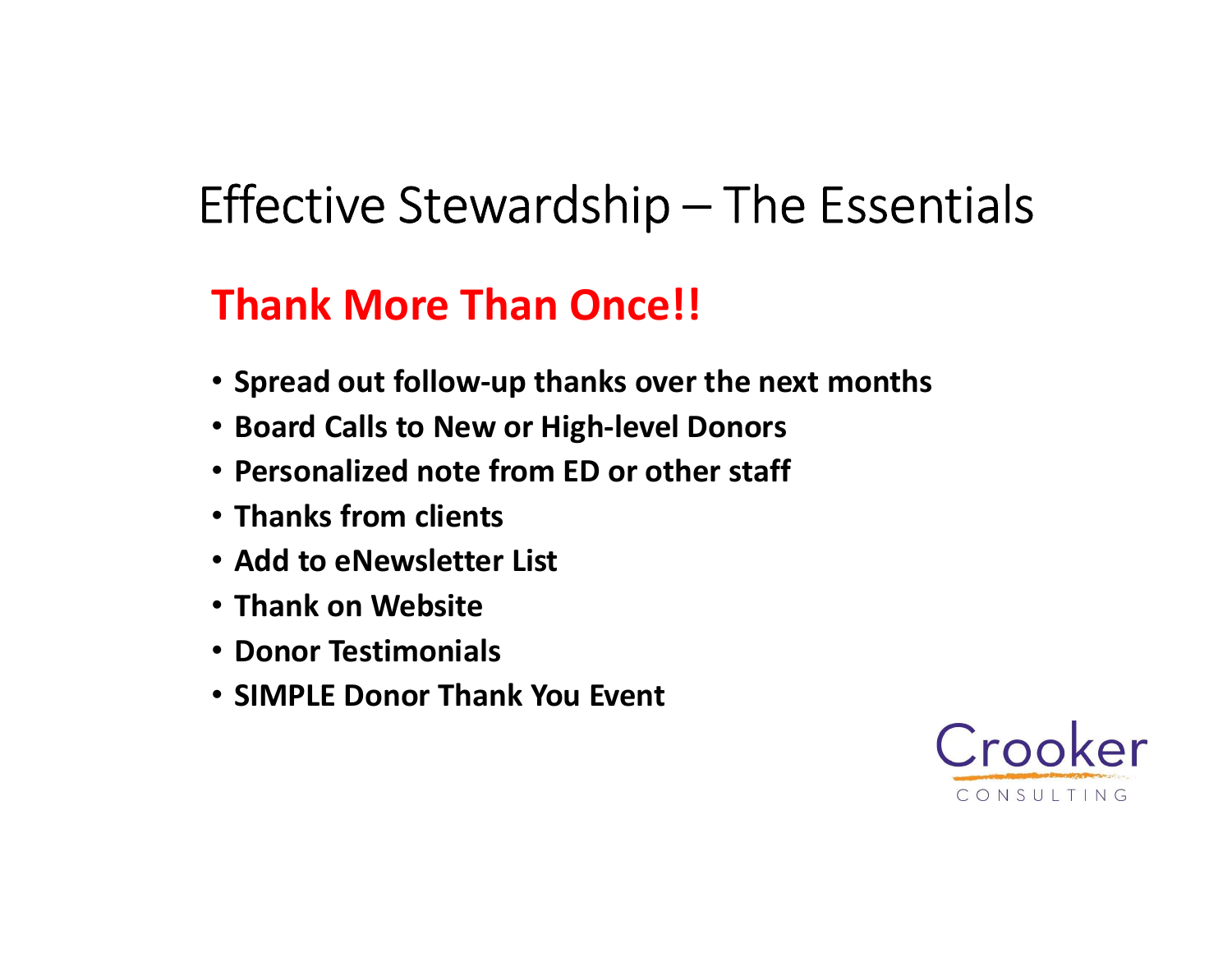# Effective Stewardship – The Essentials<br>
RECEIPT vs. Thanks

## RECEIPT vs. Thanks

- Receipt each gift ONCE! Include your Tax ID and Standard Language
- Thank as many as SEVEN TIMES! Do NOT include Tax ID and Standard Language

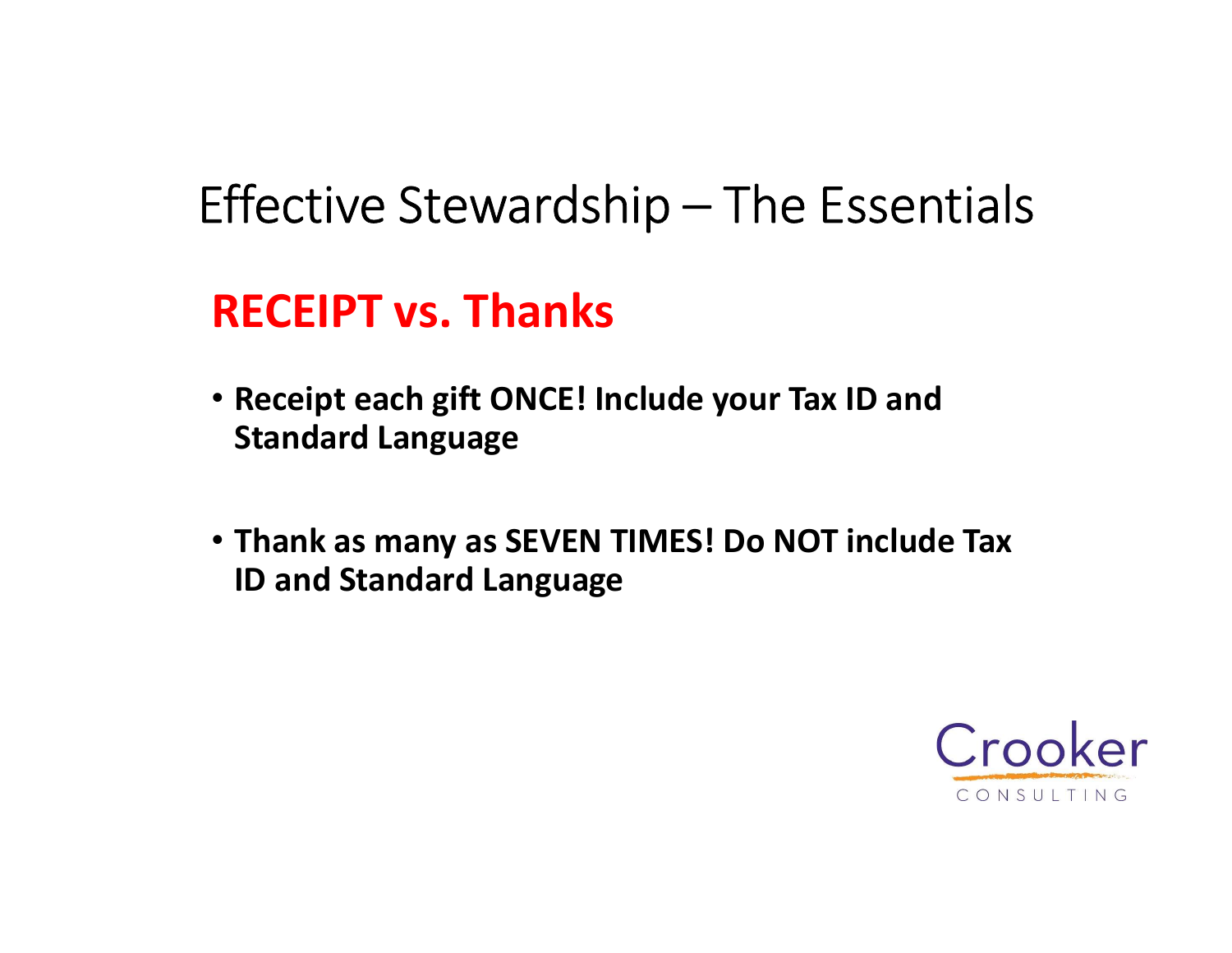# The Joy of Service

"I slept and dreamt that life was Joy, and then I awoke and realized that life was Service, And then I went to The Joy of Service<br>
"I slept and dreamt that life was Joy, and then I awoke<br>
and realized that life was Service, And then I went to<br>
work -- and, Io and behold I discovered that Service can<br>
be Joy."<br>
Behindranath Tagore be Joy."

Rabindranath Tagore